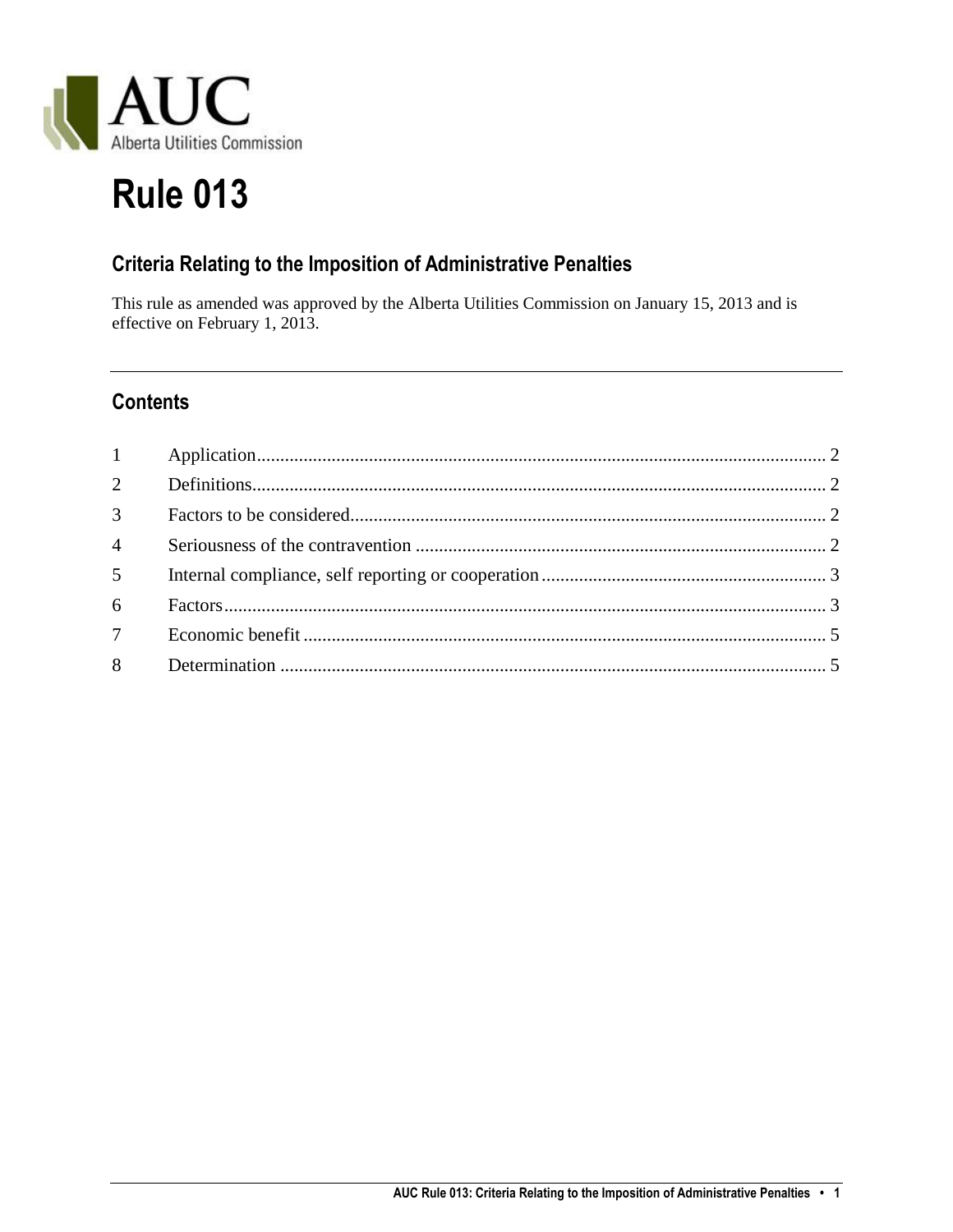#### <span id="page-1-0"></span>**1 Application**

These rules set out the factors that the Commission will consider in determining the administrative penalty to be imposed on a person, pursuant to Section  $63(2)(a)$  of the *Alberta Utilities Commission Act*, to ensure even-handed enforcement and to protect energy markets and consumers.

#### <span id="page-1-1"></span>**2 Definitions**

In these rules "Commission" means the Alberta Utilities Commission.

#### <span id="page-1-2"></span>**3 Factors to be considered**

The Commission shall make an enforcement decision based on the relevant factors of each case including the seriousness of the contravention, the compliance system, and selfreporting or cooperation of the person named in the contravention.

#### <span id="page-1-3"></span>**4 Seriousness of the contravention**

In determining the seriousness of the contravention, the Commission may consider the following:

- (1) What harm was caused by the contravention?
- (2) Was there a loss of life or injury or endangerment of persons?
- (3) Was there damage to property or the environment?
- (4) Was there impact or potential to impact the safe, reliable and economic operation of the bulk electric system as that term is defined in the Alberta Electric System Operator *Consolidated Authoritative Document Glossary*?
- (5) Was the harm widespread across markets or customers, or was it limited in scope and impact?
- (6) Did it involve significant sums of money?
- (7) Were others indirectly affected by the wrongdoing?
- (8) What benefit did the wrongdoer gain from the contravention?
- (9) Was the contravention the result of manipulation, deceit or artifice?
- (10) Did the wrongdoer misrepresent material facts?
- (11) Was the conduct fraudulent?
- (12) Were the actions of the wrongdoer reckless or deliberately indifferent to the results?
- (13) Was the action willful? Was the contravention part of a broader scheme? Did the wrongdoer act in concert with others?
- (14) Is this a repeat offence or does the person have a history of contraventions?
- (15) Is this an isolated instance or a recurring problem?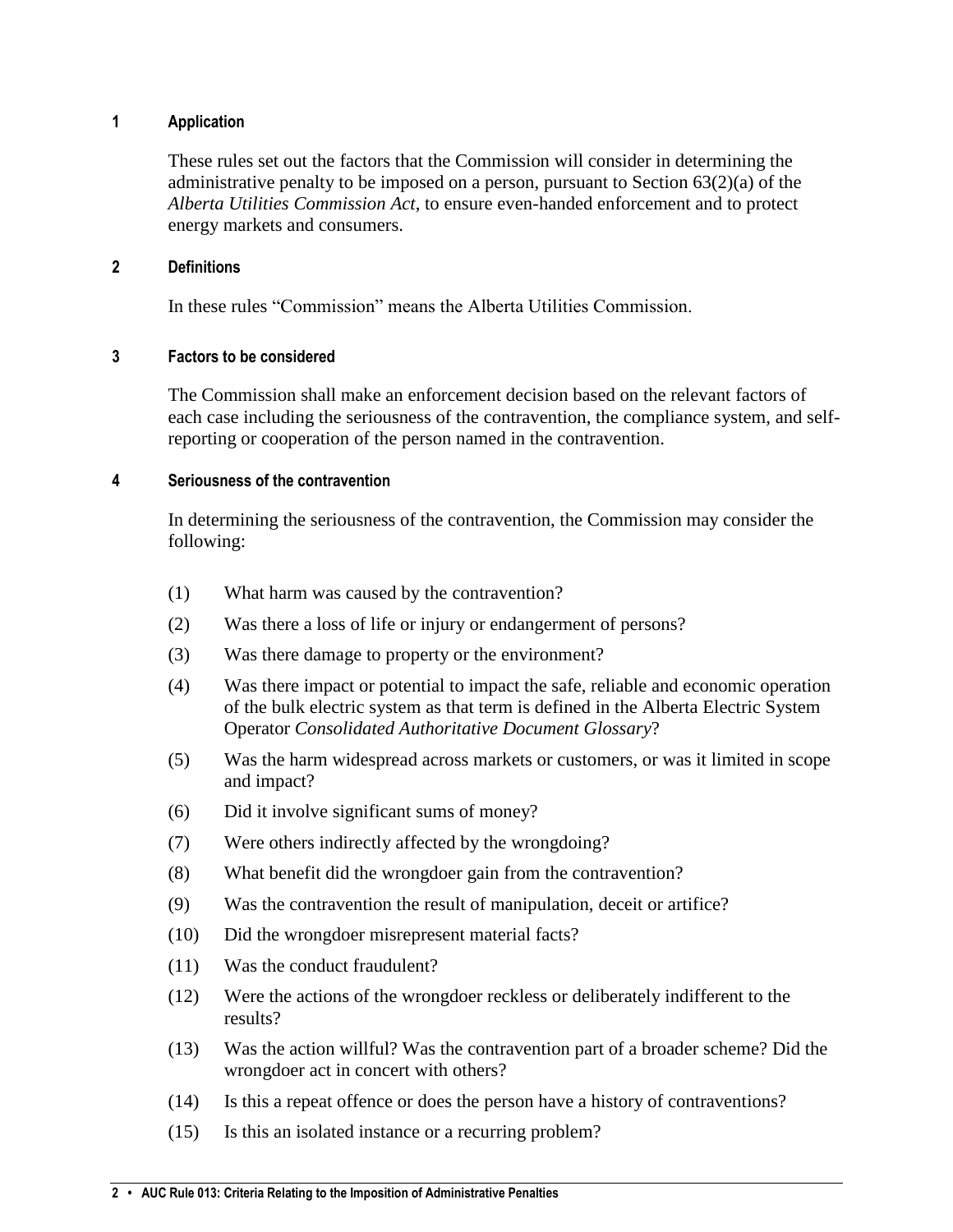- (16) Was the wrongdoing systematic and persistent?
- (17) How long did the wrongdoing last?
- (18) Was the wrongdoing related to actions by senior management, the result of pressure placed on employees by senior management to achieve specific results, or done with the knowledge and acquiescence of senior management?
- (19) Did management engage in a cover-up?
- (20) How did the wrongdoing come to light?
- (21) Did senior management resist or ignore efforts to inquire into actions or otherwise impede an inquiry into the contravention?
- (22) What effect would potential penalties have on the financial viability of the corporation that committed the wrongdoing?
- (23) What are other pertinent elements related to the contravention?

#### <span id="page-2-0"></span>**5 Internal compliance, self-reporting or cooperation**

The Commission may consider, in determining the amount of the administrative penalty, the steps taken by the person named in the contravention to prevent, monitor and immediately stop misconduct, to report contraventions to the Market Surveillance Administrator or the Commission and to cooperate with the Market Surveillance Administrator or the Commission in its investigation.

#### <span id="page-2-1"></span>**6 Factors**

In determining if any mitigation is warranted in the amount of the administrative penalty to be imposed, the Commission may consider the following:

- (1) Does the corporation have an established, formal program for internal compliance?
- (2) Is it well documented and widely disseminated within the corporation?
- (3) Is the program supervised by an officer or other high ranking official?
- (4) Does the compliance official report to or have independent access to the chief executive officer or the board of directors?
- (5) Is the program operated and managed so as to be independent?
- (6) Are there sufficient resources dedicated to the compliance program?
- (7) Is compliance fully supported by senior management? For example, is senior management actively involved in compliance efforts and do corporate policies regarding compensation, promotion and disciplinary action take into account the relevant employees' compliance with the enactments over which the Commission has jurisdiction, Commission decisions, orders, rules, and the reporting of any contraventions?
- (8) How frequently does the corporation review and modify the compliance program?
- (9) How frequently is training provided to all relevant employees?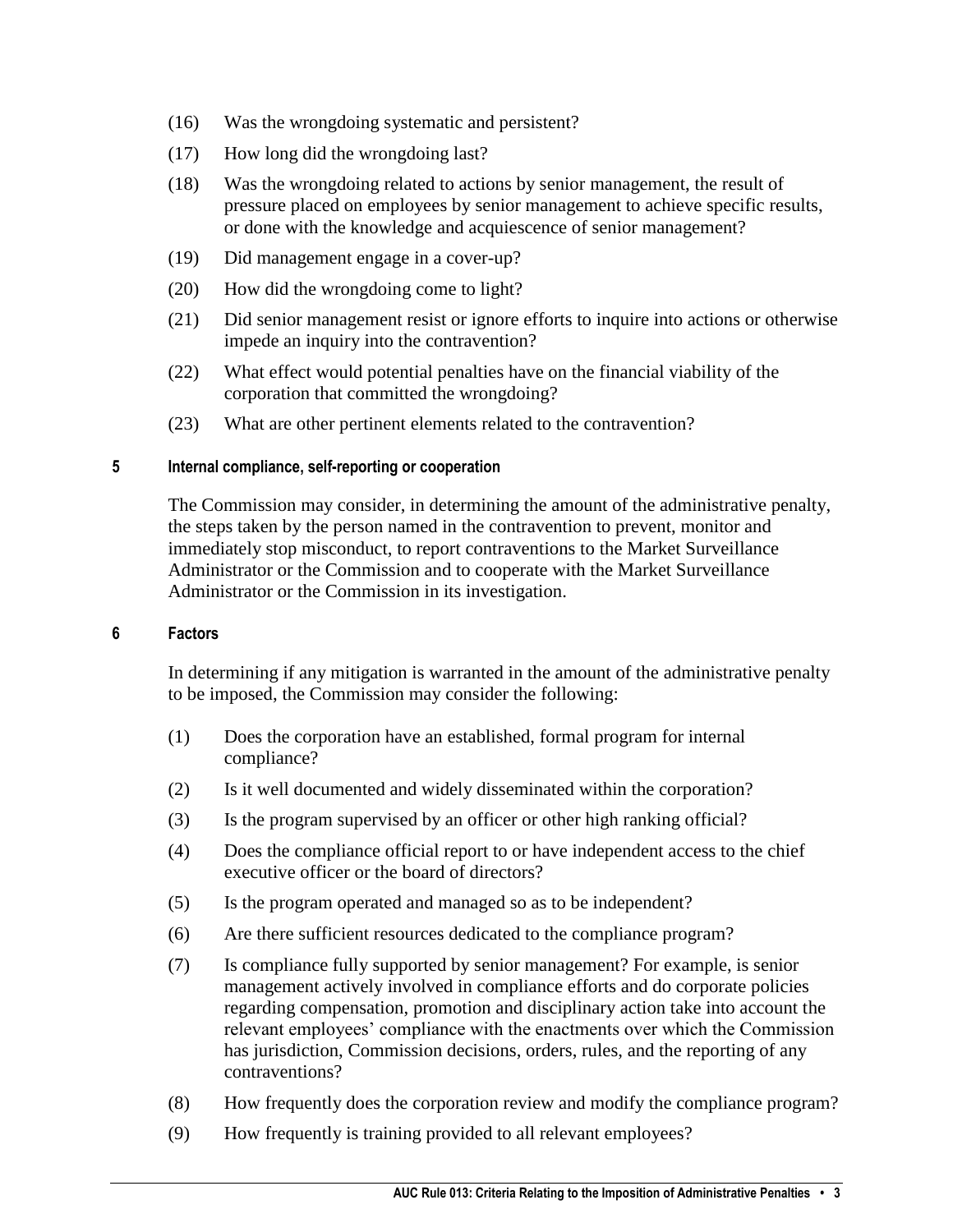- (10) Is the training sufficiently detailed and thorough to instill an understanding of the relevant orders or rules and the importance of compliance?
- (11) In addition to training, does the corporation have an ongoing process for auditing its compliance?
- (12) How has the corporation responded to prior wrongdoing?
- (13) When misconduct occurs, is it a repeat of the same offence or misconduct of a different nature?
- (14) Does the corporation adopt and ensure enforcement of new and more effective internal controls and procedures to prevent a recurrence of misconduct?
- (15) How did the corporation uncover the misconduct? Was it through a selfevaluation, internal audit, or internal compliance program?
- (16) Did the corporation act immediately when it learned of the misconduct?
- (17) Did the corporation notify the Market Surveillance Administrator or the Commission promptly?
- (18) Did senior management actively participate and encourage employees to provide information to identify the misconduct?
- (19) Did the corporation take immediate steps to stop the misconduct?
- (20) Did it implement or create an adequate response to the misconduct?
- (21) Did the corporation arrange for individuals with full knowledge of the matter to meet with Market Surveillance Administrator or Commission enforcement staff?
- (22) Did the corporation present its findings to the Market Surveillance Administrator or the Commission and provide all relevant evidence regarding the misconduct, including full disclosure of the scope of the wrongdoing; the identity of all employees involved, including senior executives; the steps taken by the corporation upon learning of the misconduct; communications among involved employees; documents evidencing the misconduct; and measures taken to remedy the misconduct?
- (23) Did the corporation or individuals show exemplary cooperation? That is, cooperation which quickly ends wrongful conduct, determines the facts, and corrects a problem?
- (24) Did the corporation volunteer to provide internal investigation or audit reports relating to the misconduct?
- (25) Did the corporation hire an independent outside entity to assist the corporation's investigation?
- (26) Did senior management make clear to all employees that their cooperation has the full support and encouragement of management and the directors of the corporation?
- (27) Did the corporation facilitate Market Surveillance Administrator or Commission access to employees with knowledge and information bearing on the issue, and